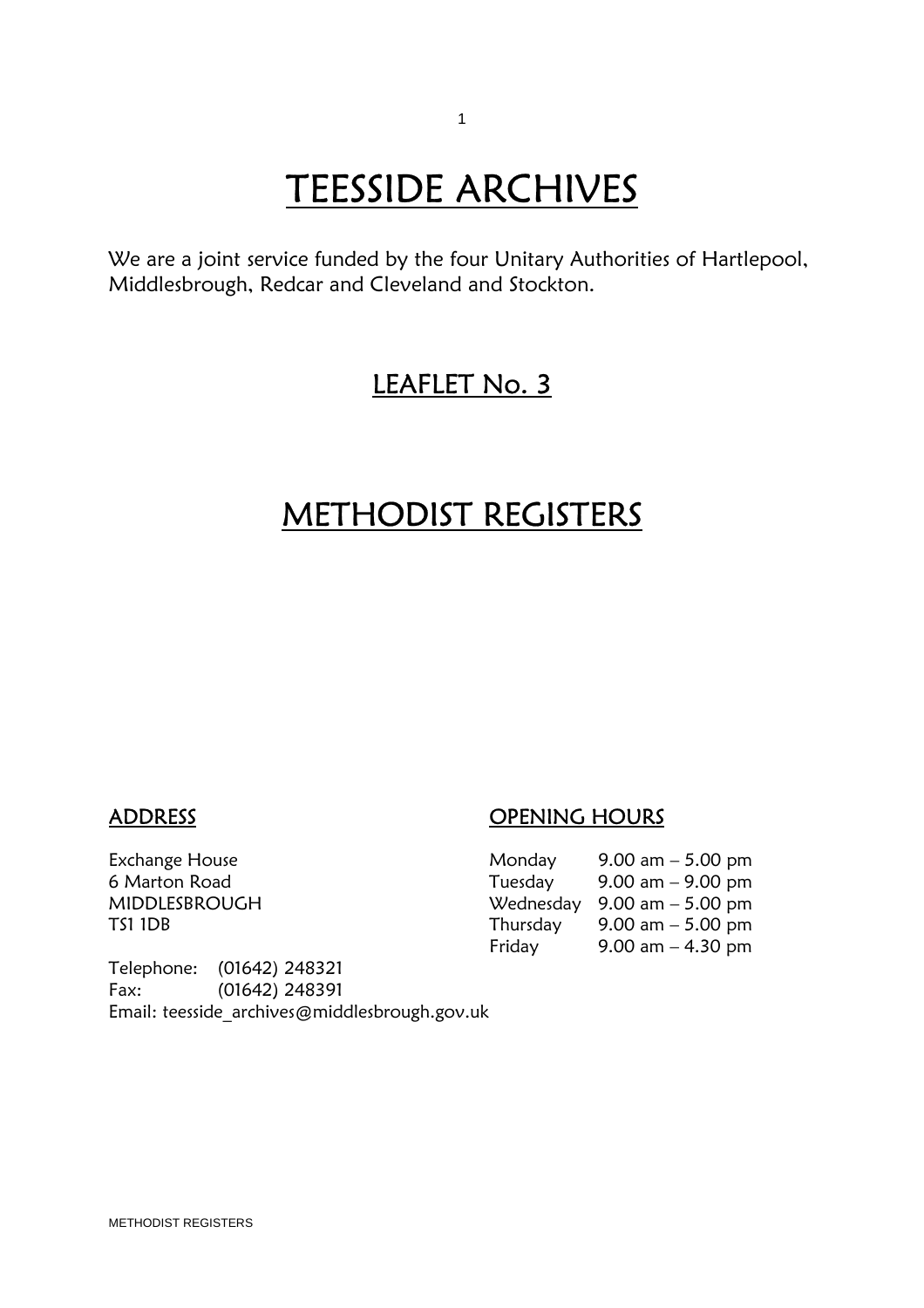## TEESSIDE ARCHIVES

## METHODIST REGISTERS

METHODIST REGISTERS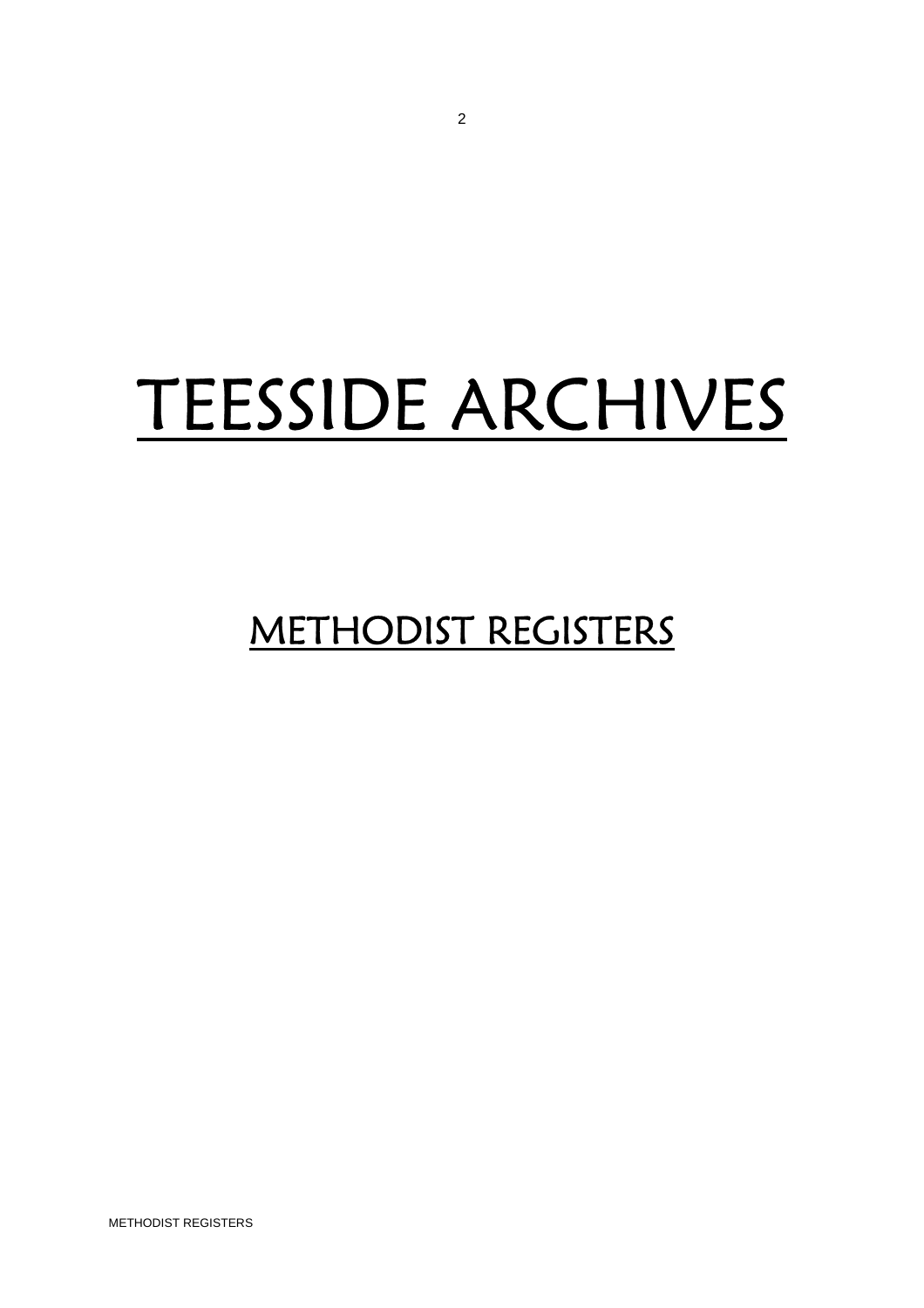#### **Methodist Registers**

W = Wesleyan, P = Primitive. In 1932 the Wesleyan, Primitive and United Methodist Churches United.

### **Hartlepool Circuit**

| Hartlepool, Corporation Road                                                   | Baptisms (W)                  | 1881 - 1954                |
|--------------------------------------------------------------------------------|-------------------------------|----------------------------|
| Hartlepool, Brougham Street (also<br>called Throston Central Estate<br>Church) | Baptisms (P)                  | 1834 - 1959                |
| Hartlepool, Brougham Street                                                    | Marriages (P)                 | 1914 - 1957                |
| Hartlepool, Northgate (from 1943<br><b>Headland Methodist Church)</b>          | Marriages (W)                 | 1902 - 1969                |
| Hartlepool, Northgate                                                          | Baptisms (W)                  | 1855 - 1969                |
| Throston                                                                       | <b>Baptisms (United Free)</b> | 1888 - 1957                |
| West Hartlepool, Belle Vue                                                     | <b>Baptisms (United Free)</b> | 1889 - 1957                |
| West Hartlepool, Burbank Street                                                | <b>Baptisms (United Free)</b> | 1883 - 1899<br>1924 - 1957 |
| West Hartlepool, Burbank Street                                                | Marriages (United Free)       | 1911 - 1956                |
| West Hartlepool, "Big Wesley"                                                  | Baptisms (W)                  | 1855 - 1973                |
| West Hartlepool, "Big Wesley"                                                  | Marriages (W)                 | 1903 - 1973                |
| West Hartlepool, Dyke Street                                                   | <b>Baptisms (United Free)</b> | 1885 - 1892                |
| West Hartlepool, Hart Road (now<br>called Raby Road)                           | Baptisms (P)                  | 1916 - 1972                |
| West Hartlepool, Hart Road                                                     | Marriages                     | 1933 - 1971                |
| West Hartlepool, Lowthian Road                                                 | Baptisms (W)                  | 1889 - 1939                |
| West Hartlepool, Lynn Street                                                   | <b>Baptisms (United Free)</b> | 1877 - 1883<br>1886 - 1896 |
| West Hartlepool, Musgrave Street                                               | Baptisms (W)                  | 1879 - 1905                |
| West Hartlepool, Westbourne                                                    | Baptisms (W)                  | 1889 - 1967                |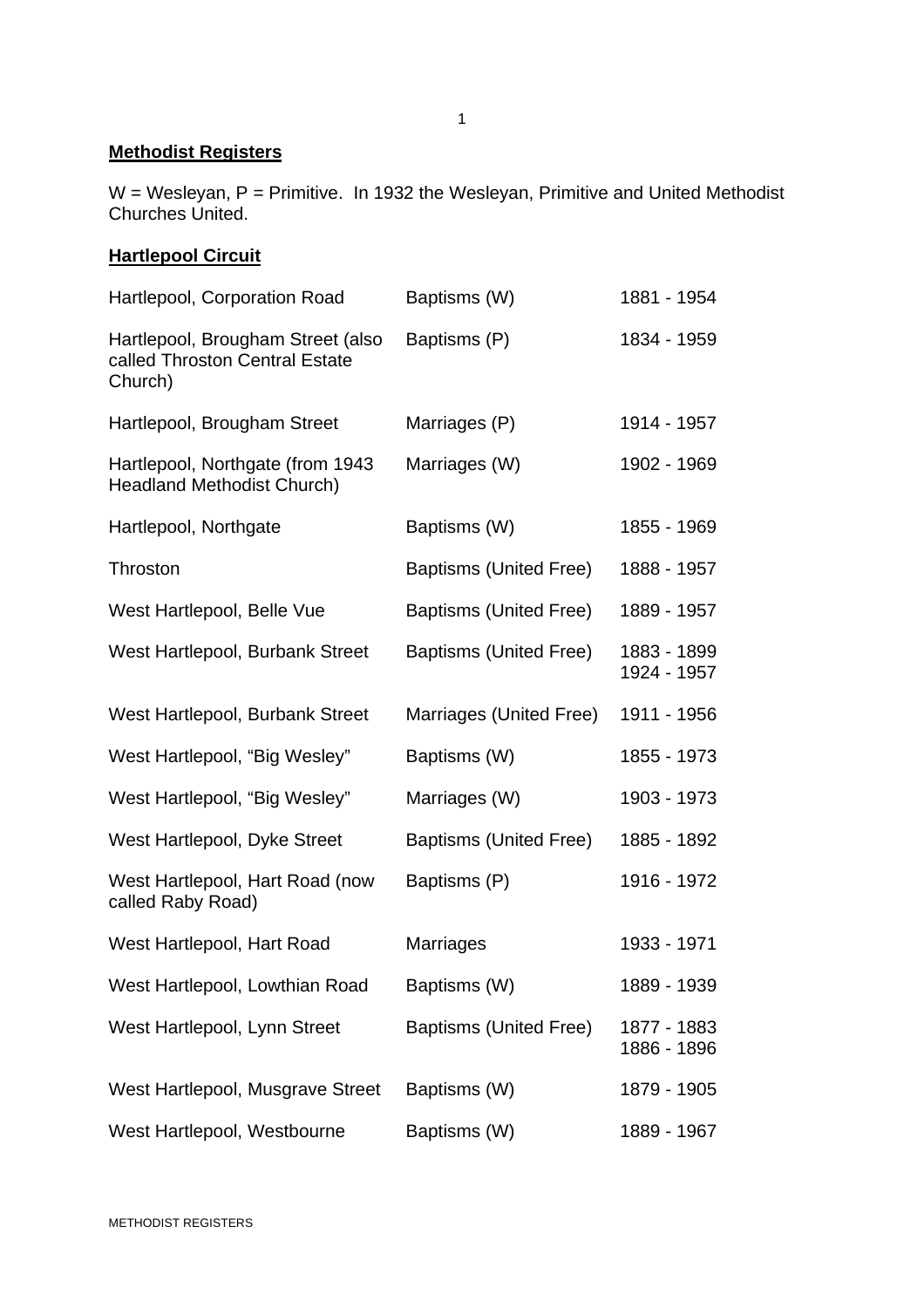|                                                         | $\overline{2}$                      |               |
|---------------------------------------------------------|-------------------------------------|---------------|
| West Hartlepool, Westbourne                             | Marriages (W)                       | 1915 - 1957   |
| West Hartlepool, York Road                              | Baptisms (United Free)              | 1896 - 1973   |
| West Hartlepool, York Road                              | Marriages (United Free)             | 1946 - 1973   |
| West Hartlepool, Whitby Street                          | Baptisms (P)                        | 1905 - 1915   |
| West Hartlepool, Whitby Street                          | Marriages (P)                       | 1931 - 1937   |
| Stranton                                                | Baptisms (P)                        | 1853 - 1925   |
| Greatham                                                | Baptisms (W)                        | 1878 - 1917   |
| <b>Trimdon Colliery</b>                                 | <b>Baptisms (New</b><br>Connection) | 1895 - 1908   |
| <b>Loftus and Staithes Circuit</b>                      |                                     |               |
| <b>Staithes Circuit</b>                                 | Baptisms (P)                        | 1878 - 1947   |
| Staithes (becoming Loftus &<br><b>Staithes Circuit)</b> | Baptisms (W)                        | 1866 - 1908   |
| <b>Brotton Circuit</b>                                  | Baptisms (P)                        | 1908 - 1950   |
| <b>Brotton High Street</b>                              | Marriages (P)                       | 1912 - 1970   |
| <b>Brotton High Street</b>                              | Marriages (W)                       | 1960 - 1978   |
| Carlin How                                              | Marriages (Zion                     | $1957 - 1963$ |
| <b>Loftus &amp; Staithes Circuit</b>                    | Methodist)<br>Baptisms (W)          | 1871 - 1939   |
| Loftus, Arlington Street                                | <b>Baptisms</b>                     | 1963 - 2001   |
| Loftus, Arlington Street                                | <b>Marriages</b>                    | 1911 - 1998   |
| Loftus, Deepdale Road                                   | <b>Marriages</b>                    | 1936 - 1971   |
| Loftus, Newton Memorial                                 | Marriages (W)                       | 1902 - 1940   |
|                                                         |                                     |               |

## **Middlesbrough Circuit**

**Wesleyan Circuit**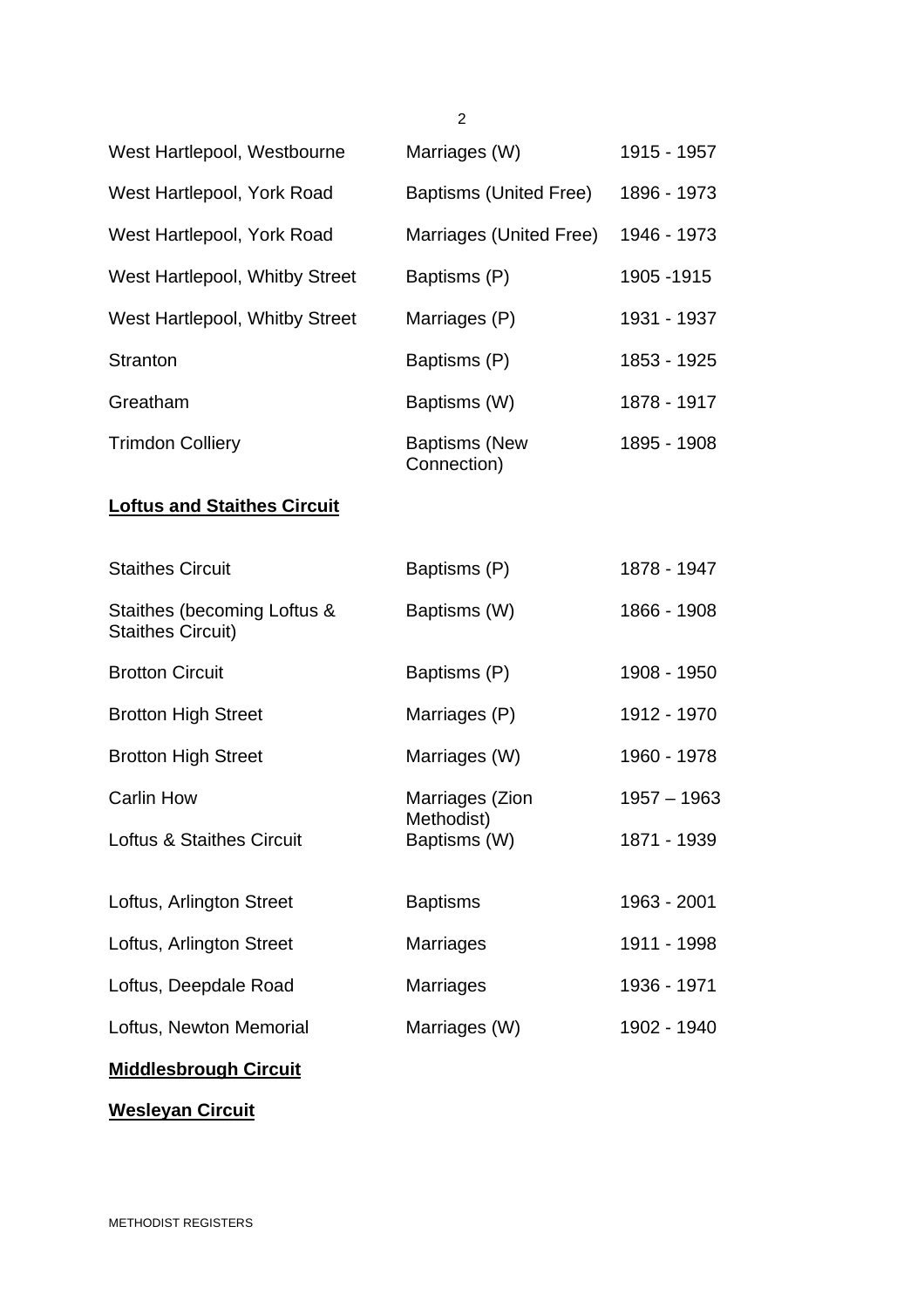| <b>PLEASE NOTE</b>                              | If the baptism registers of the Chapel you are interested in, do not go<br>back far enough, check the circuit baptism registers. |                                     |                                                                         |
|-------------------------------------------------|----------------------------------------------------------------------------------------------------------------------------------|-------------------------------------|-------------------------------------------------------------------------|
| <b>Circuit Baptisms</b>                         |                                                                                                                                  | <b>Baptisms</b>                     | 1841 - 1897                                                             |
| <b>Circuit Marriages</b><br>(Very few entries)  |                                                                                                                                  | <b>Marriages</b>                    | 1860 - 1886                                                             |
| Avenue/Linthorpe Village                        |                                                                                                                                  | <b>Baptisms</b>                     | 1884 - 1969                                                             |
| Centenary                                       |                                                                                                                                  | <b>Baptisms</b>                     | 1871 - 1948                                                             |
| Centenary                                       |                                                                                                                                  | <b>Marriages</b>                    | 1947                                                                    |
| Linthorpe Road 'Big Wesley'                     |                                                                                                                                  | <b>Baptisms</b>                     | 1897 - 1954                                                             |
| Linthorpe Road 'Big Wesley'                     |                                                                                                                                  | <b>Marriages</b>                    | 1922 - 1954                                                             |
| <b>Lord Street</b>                              |                                                                                                                                  | <b>Baptisms</b>                     | 1901 - 1939                                                             |
| Park                                            |                                                                                                                                  | <b>Baptisms</b>                     | 1905 - 1994                                                             |
| Park                                            |                                                                                                                                  | <b>Marriages</b>                    | 1923 - 1994                                                             |
| Swatters Carr)<br>Waterloo Road/Woodlands Road) |                                                                                                                                  | <b>Baptisms</b>                     | 1893 - 1974                                                             |
| <b>Woodlands Road</b>                           |                                                                                                                                  | <b>Marriages</b>                    | 1923 - 1974                                                             |
| <b>West End</b>                                 |                                                                                                                                  | <b>Baptisms</b>                     | 1873 - 1965                                                             |
| West End                                        |                                                                                                                                  | <b>Marriages</b>                    | 1904 - 1973                                                             |
| Cargo Fleet                                     |                                                                                                                                  | <b>Baptisms</b>                     | 1907 - 1945                                                             |
| North Ormesby, Smeaton Street/)<br>King's Road  |                                                                                                                                  | <b>Baptisms</b><br><b>Marriages</b> | $1870 - 1967$<br>1924 - 2002                                            |
| Nunthorpe                                       |                                                                                                                                  | <b>Baptisms</b><br><b>Marriages</b> | 1936 - 1980<br>1960 - 1992                                              |
| <b>Stainsby Road, Trinity</b>                   |                                                                                                                                  | <b>Baptisms</b>                     | 1958 - 1968                                                             |
| <b>Primitive Circuit</b>                        |                                                                                                                                  |                                     |                                                                         |
| <b>PLEASE NOTE</b>                              |                                                                                                                                  |                                     | If the baptism registers of the Chapel you are interested in, do not go |

PLEASE NOTE If the baptism registers of the Chapel you are interested in, do not go back far enough, check the circuit baptism registers.

| Circuit | <b>Baptisms</b> | 1846 - 1919 |
|---------|-----------------|-------------|
|         |                 |             |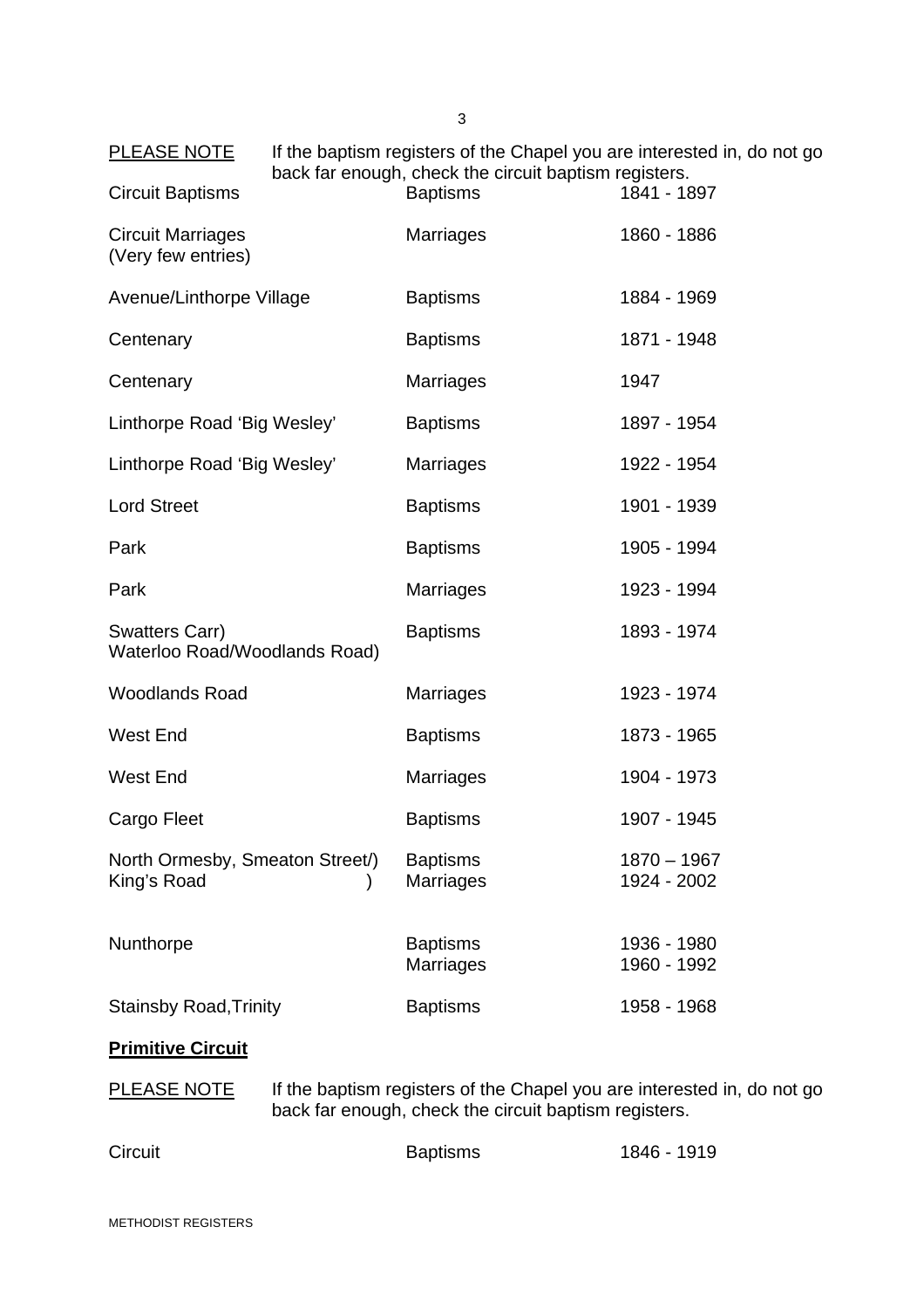| <b>Ayresome Street</b>                                                | <b>Baptisms</b>                     | 1919 - 1972                |
|-----------------------------------------------------------------------|-------------------------------------|----------------------------|
| <b>Gilkes Street</b>                                                  | <b>Baptisms</b>                     | 1901 - 1963                |
| <b>Gilkes Street</b>                                                  | Marriages                           | 1914 - 1958<br>1961 - 1963 |
| <b>Orwell Street</b>                                                  | <b>Baptisms</b>                     | 1915 - 1944                |
| <b>Orwell Street</b>                                                  | Marriages                           | 1931 - 1941                |
| Richmond Street/Linthorpe Road                                        | <b>Baptisms</b>                     | 1884 - 1979                |
| Southfield Road                                                       | <b>Baptisms</b>                     | 1904 - 1994                |
| North Ormesby, Nelson Street/<br><b>Westbourne Grove</b>              | <b>Marriages</b><br><b>Baptisms</b> | 1919 - 1988<br>1883 - 1981 |
| North Ormesby, Nelson Street/<br>$\lambda$<br><b>Westbourne Grove</b> | <b>Marriages</b>                    | 1914 - 1965                |
| <b>United Methodist</b>                                               |                                     |                            |
| <b>Durham Street Mission</b>                                          | <b>Baptisms</b>                     | 1932 - 1937                |
| <b>Grange Road</b>                                                    | Marriages                           | 1923 - 1934                |
| Park End                                                              | <b>Baptisms</b>                     | 1956 - 1958                |
| <b>St Andrew's Thorntree</b>                                          | Marriages                           | 1954 - 1968                |
| St Andrews, Thorntree                                                 | <b>Baptisms</b>                     | 1961 - 1969                |
|                                                                       |                                     |                            |
| Marton                                                                | <b>Marriages</b>                    | 1950 - 1974                |
| <b>Trinity, Whinney Banks</b>                                         | <b>Baptisms</b><br><b>Marriages</b> | 1958 - 1968<br>1972 - 1993 |
| <b>United Methodist Free Church</b>                                   |                                     |                            |
| Milton Street, Paradise Chapel                                        | <b>Baptisms</b>                     | 1869 - 1942                |
|                                                                       |                                     |                            |
| <b>Milton Street Paradise Chapel</b>                                  | <b>Marriages</b>                    | 1915 - 1935, 1939 -1941    |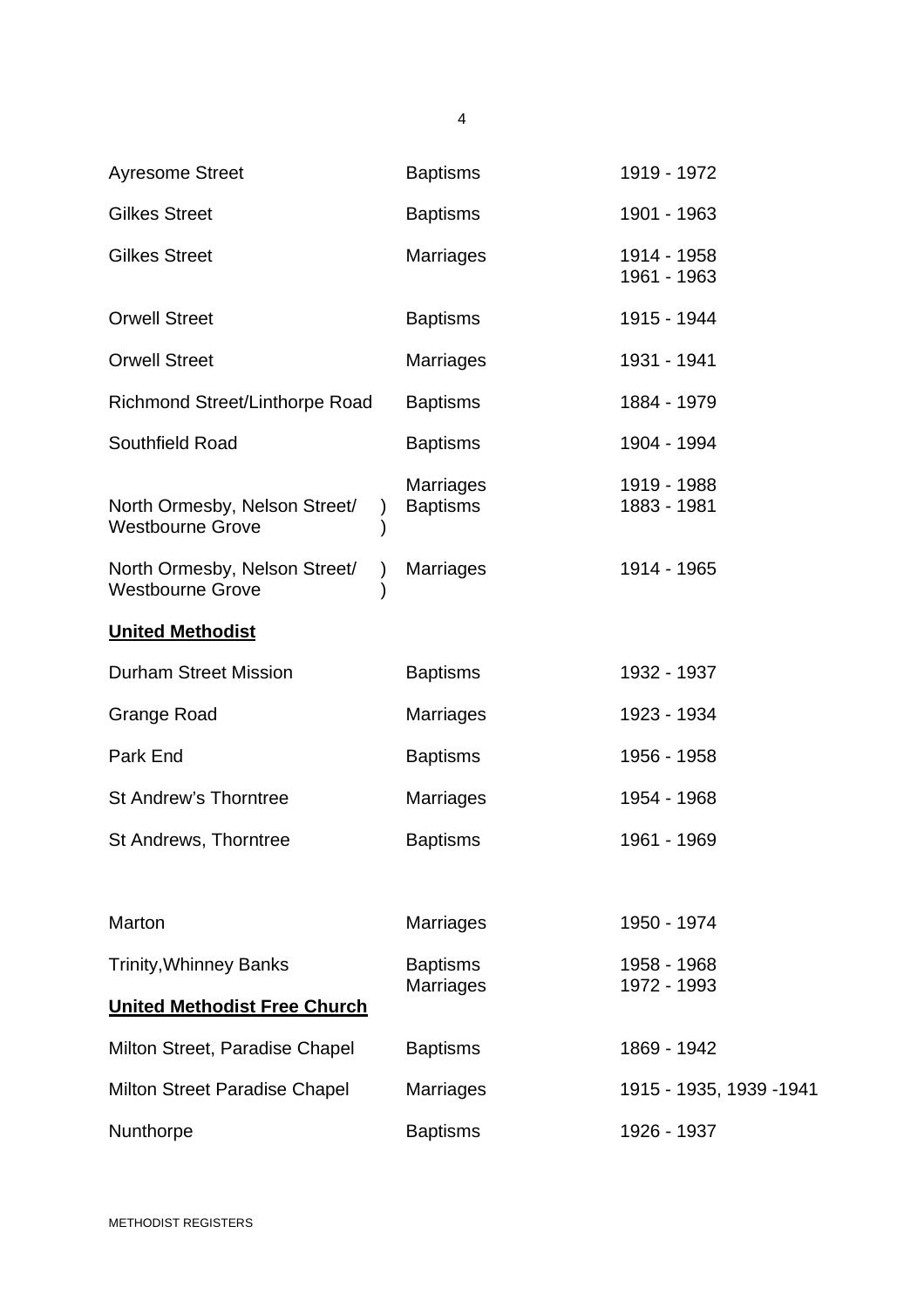### **New Connexion**

| North Ormesby Road                                                    | <b>Baptisms</b>  | 1889 - 1965 |
|-----------------------------------------------------------------------|------------------|-------------|
| <b>Redcar, Saltburn and</b><br><b>Guisborough Circuit</b>             |                  |             |
| <b>Guisborough Circuit</b>                                            | Baptisms (W)     | 1840 - 1940 |
| Guisborough Circuit (Redcar<br>Section)                               | Baptisms (W)     | 1860 - 1967 |
| <b>Guisborough Circuit</b>                                            | Baptisms (P)     | 1850 - 1933 |
| Redcar, Saltburn, and<br>Guisborough Circuit (Guisborough<br>Section) | <b>Baptisms</b>  | 1935 - 1979 |
| Boosbeck (subsequently<br>Greenbank)                                  | Baptisms (W)     | 1877 - 1984 |
| Boosbeck, Station Road                                                | <b>Baptisms</b>  | 1955 - 1962 |
| Dormanstown                                                           | Baptisms (W)     | 1925 - 1992 |
| Guisborough, Centenary                                                | Marriages (W)    | 1930 - 1960 |
| Lingdale, Brunswick                                                   | Baptisms (W)     | 1876 - 1978 |
| Lingdale, Jubilee                                                     | Baptisms (P)     | 1934 - 1962 |
| Marske                                                                | Baptisms (W)     | 1860 - 1977 |
| <b>New Marske</b>                                                     | Baptisms (W)     | 1875 - 1986 |
| Redcar, West Dyke                                                     | Baptisms (W)     | 1913 - 2001 |
| Redcar, West Dyke                                                     | <b>Marriages</b> | 1932 - 1999 |
| Redcar, Trinity                                                       | <b>Baptisms</b>  | 1967 - 1980 |
| Redcar, Trinity                                                       | Marriages (W)    | 1907 - 1980 |
| Redcar, Station Road                                                  | Baptisms (P)     | 1937 - 1960 |
| Saltburn, (after amalgamation<br>Milton Street)                       | Baptisms (W)     | 1865 - 1965 |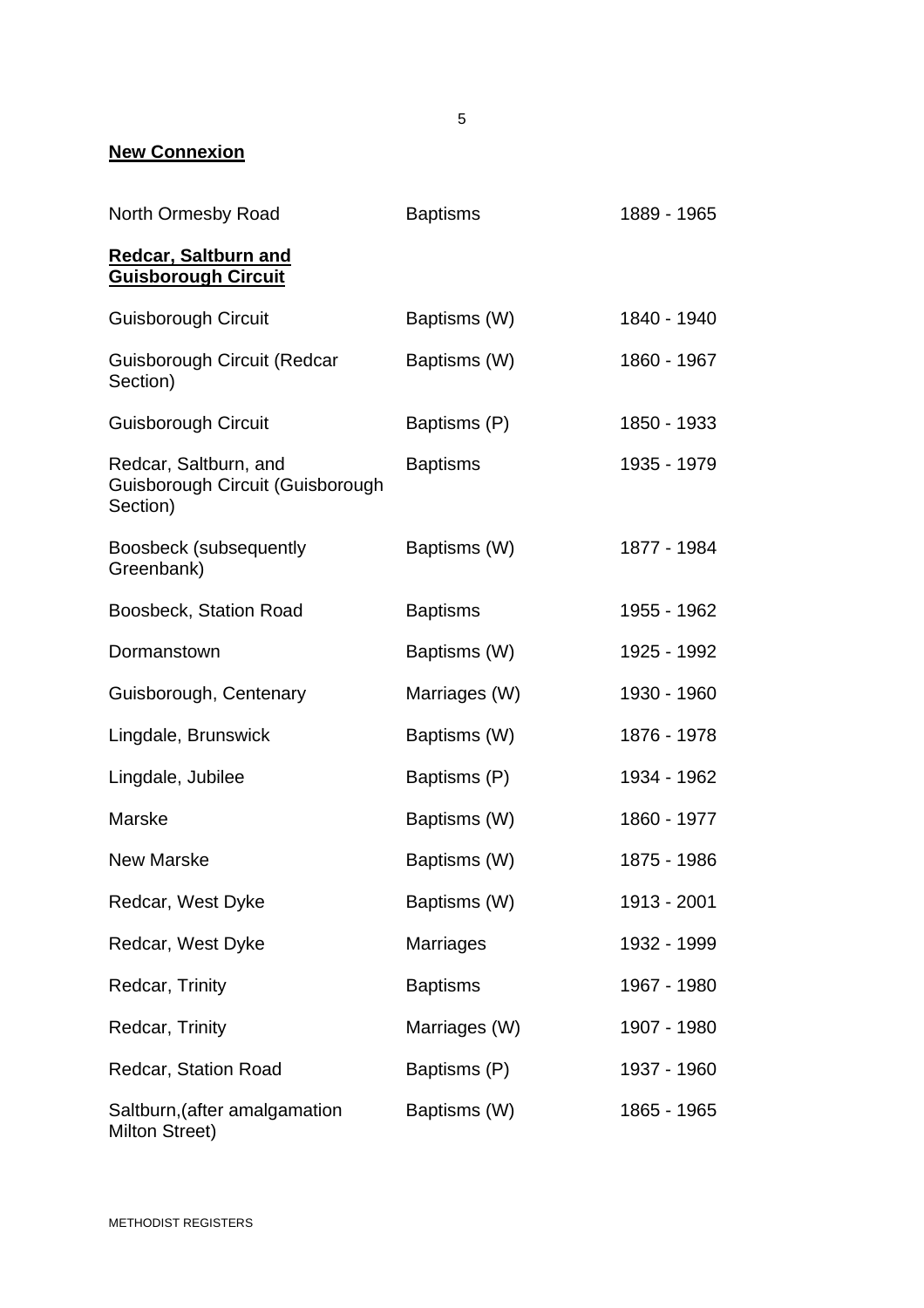|                                                    | 6                |             |
|----------------------------------------------------|------------------|-------------|
| Saltburn (after amalgamation<br>Albion Terrace)    | Baptisms (P)     | 1865 - 1969 |
| Saltburn (after amalgamation<br>Albion Terrace)    | Marriages (P)    | 1911 - 1969 |
| <b>Skelton</b>                                     | Baptisms (W)     | 1869 - 1896 |
| Skelton, West End                                  | Baptisms (W)     | 1877 - 1968 |
| Skelton, Green Road                                | <b>Baptisms</b>  | 1935 - 1944 |
| <b>New Skelton</b>                                 | <b>Baptisms</b>  | 1935 - 1966 |
| <b>North Skelton</b>                               | Baptisms (W)     | 1875 - 1964 |
| Stanghow                                           | Baptisms (P)     | 1937 - 1973 |
| Warrenby                                           | <b>Baptisms</b>  | 1909 - 1948 |
| <b>South Bank and Eston Circuit</b>                |                  |             |
| <b>Primitive Circuit</b>                           |                  |             |
| <b>Eston Circuit/South Bank</b><br>(Normanby Road) | <b>Baptisms</b>  | 1859 - 2000 |
| South Bank, Normanby Road                          | <b>Marriages</b> | 1909 - 1997 |
| Eston, Jubilee Road                                | <b>Baptisms</b>  | 1943 - 1947 |
| Eston, Jubilee Road                                | <b>Marriages</b> | 1909 - 1970 |
| <b>Wesleyan Circuit</b>                            |                  |             |
| South Bank/Eston Junction                          | <b>Baptisms</b>  | 1870 - 1958 |
| South Bank, Middlesbrough Road                     | <b>Marriages</b> | 1906 - 1956 |
| Eston, High Street                                 | <b>Baptisms</b>  | 1872 - 1955 |
| Eston, High Street                                 | <b>Marriages</b> | 1919 - 1958 |
| Grangetown                                         | <b>Baptisms</b>  | 1887 - 1949 |
| Grangetown, The Avenue                             | <b>Marriages</b> | 1930 - 1947 |
| <b>Free Methodist Church</b>                       |                  |             |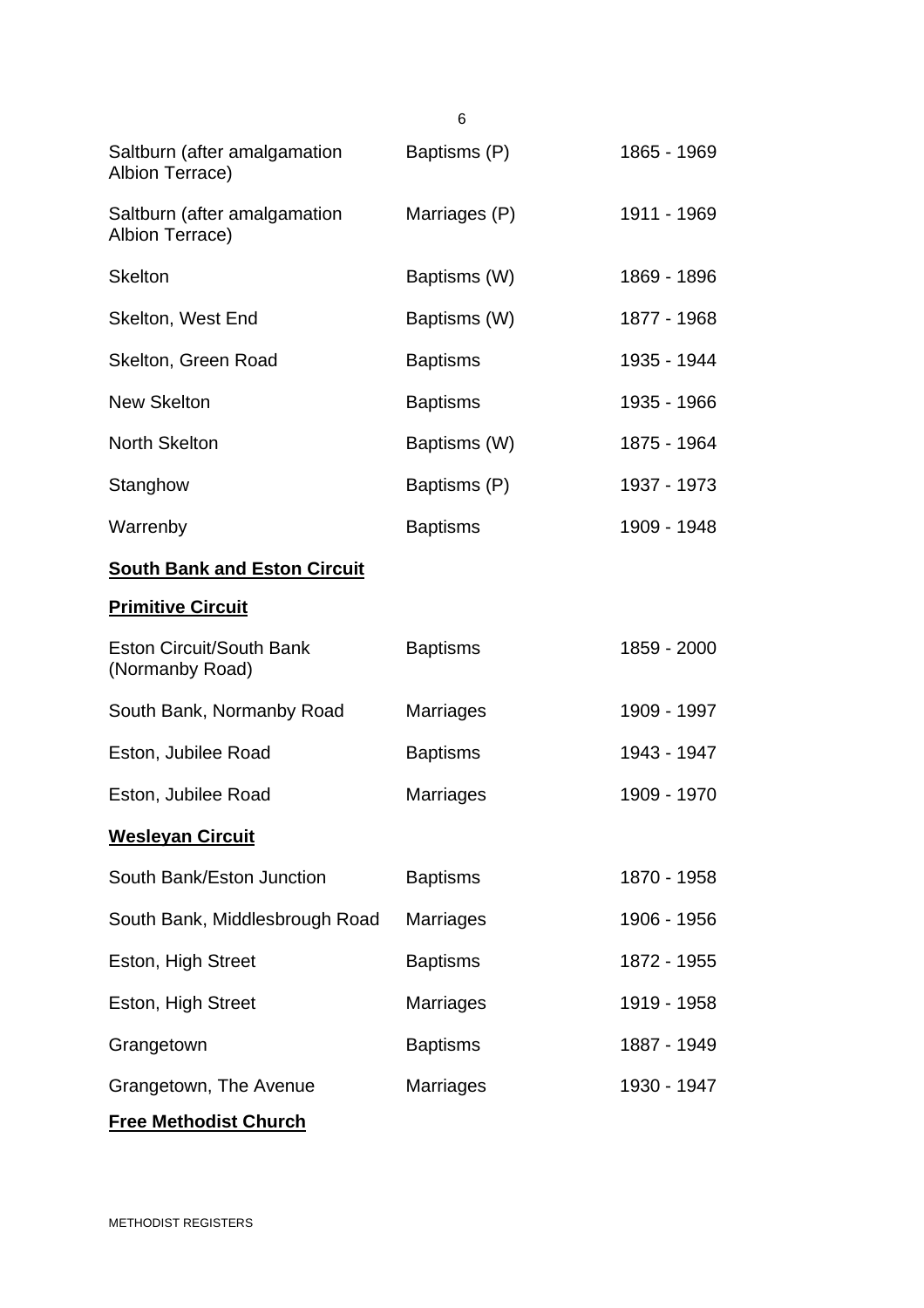|                                 | $\overline{7}$                  |                            |
|---------------------------------|---------------------------------|----------------------------|
| Normanby, Cleveland Street      | <b>Baptisms</b>                 | 1901 - 1960                |
| Normanby, Cleveland Street      | <b>Marriages</b>                | 1949 - 1959                |
| <b>United Methodist</b>         |                                 |                            |
| South Bank, Nelson Street       | <b>Baptisms</b>                 | 1907 - 1947                |
| <b>Stockton Circuit</b>         |                                 |                            |
| Billingham, Central Hall        | <b>Baptisms</b>                 | 1922 - 1975                |
| North Billingham                | <b>Baptisms</b>                 | 1962 - 1979                |
| <b>Haverton Hill</b>            | Baptisms (W)                    | 1877 - 1930                |
| <b>Haverton Hill</b>            | Baptisms (P)                    | 1920 - 1969                |
| <b>Haverton Hill</b>            | <b>Marriages</b>                | 1937 - 1968                |
| <b>Haverton Hill</b>            | Baptisms (United Free)          | 1918 - 1930                |
| Norton                          | Baptisms (W)                    | 1856 - 1914                |
| Picton                          | Baptisms (W)                    | 1909 - 1967                |
| <b>Port Clarence</b>            | Baptisms (W)                    | 1902 - 1970                |
| <b>Port Clarence</b>            | Marriages (W)                   | 1951 - 1967                |
| Stillington                     | Baptisms (W)                    | 1883 - 1970                |
| Stockton, The Avenue, Fairfield | <b>Marriages</b>                | 1964 - 1976                |
| Stockton, Bowesfield Lane       | Marriages (P)                   | 1920 - 1957                |
| Stockton, North Terrace         | <b>Baptisms</b><br>Baptisms (W) | 1920 - 1957<br>1877 - 1955 |
| Stockton, North Terrace         | Marriages (W)                   | 1897 - 1938, 1948 - 1955   |
| Stockton, Oxbridge Lane         | Baptisms (W)                    | 1887 - 1970                |
| Stockton, Paradise Row          | Baptisms (P)                    | 1834 - 1949                |
| Stockton, Paradise Row          | Marriages (P)                   | 1920 - 1937                |
| Stockton, Portrack Place        | Baptisms (W)                    | 1871 - 1906                |